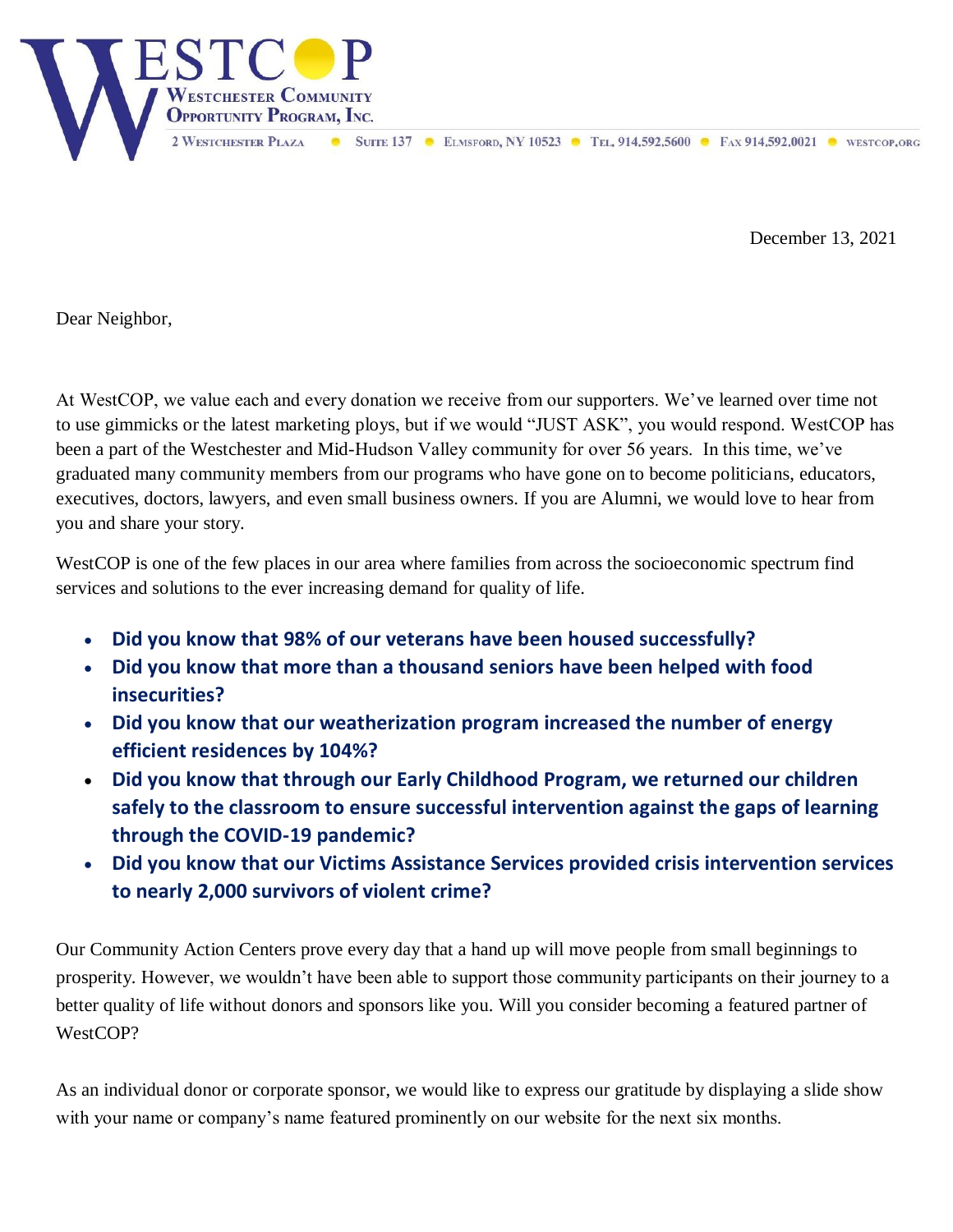

A sponsorship of any amount during this YEAR END APPEAL can make a huge difference in our community. If you're ready to become a sponsored partner of WestCOP, you can contact Hazel Alexander-Campbell at 914- 758-8509 or email her at halexander-campbell@westcop.org, or visit our donation link at [www.westcop.org/justaskcampaign.](http://www.westcop.org/justaskcampaign)

**Your tax-deductible donation will make these dreams possible. Please send your contribution and become a sponsor today!**

We look forward to hearing back from you. Consider the sponsorship levels attached.

Sincerely,

Interim CEO